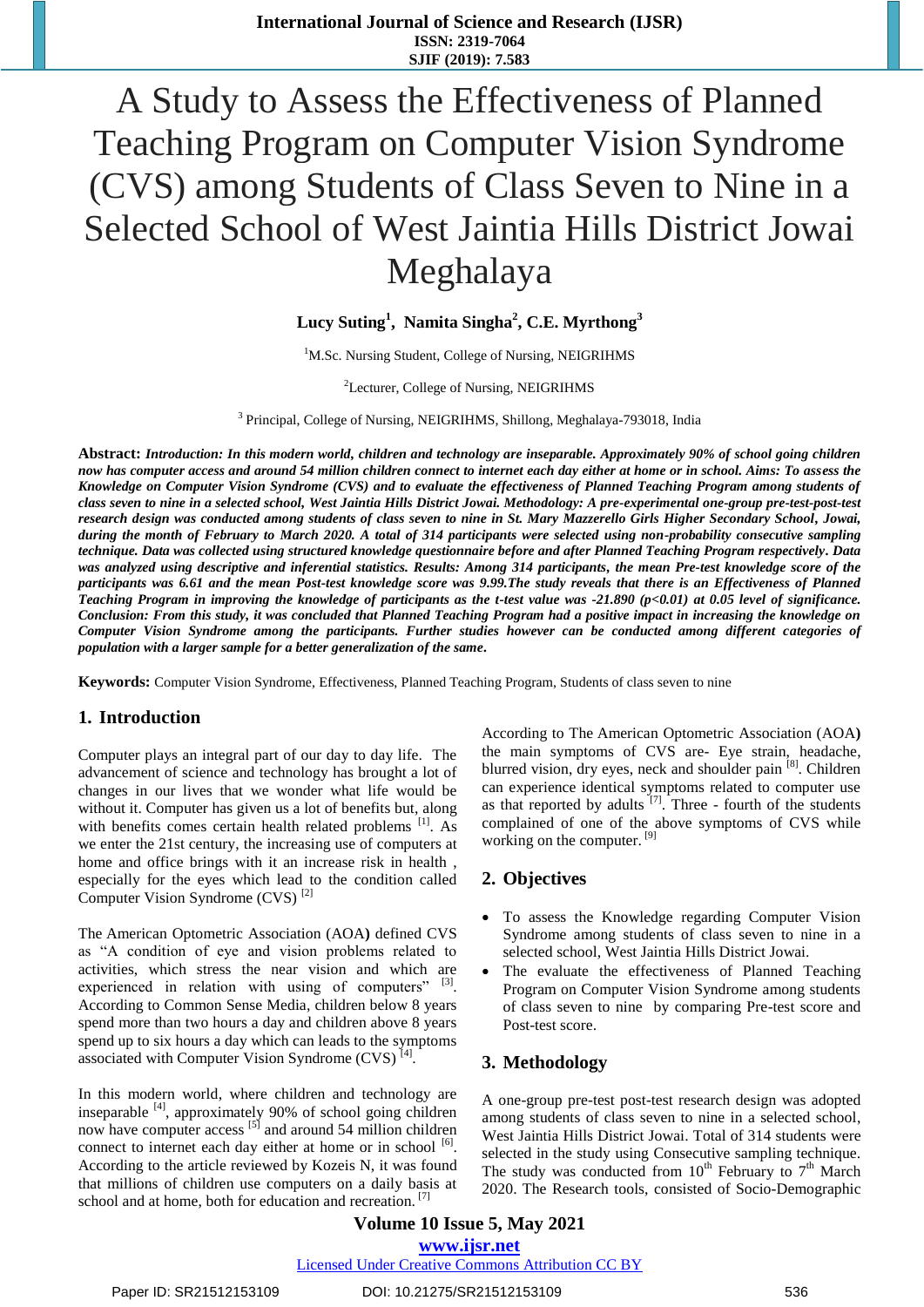#### **International Journal of Science and Research (IJSR) ISSN: 2319-7064 SJIF (2019): 7.583**

characteristics and Structured Knowledge Questionnaire. Reliability of tool was established by test-retest method using Karl Pearson"s coefficient co-relation formula. Pilot study was conducted and found to be feasible to be carried out in the main setting as proposed. Data was collected using self administered questionnaires consisting of 2 sections; Section I: Socio-Demographic characteristics which include 9 items, Section II: A Structured Knowledge Questionnaire consisting of 18 nos of questions. Each question was given one mark for a correct answer and zero for an incorrect answer. The maximum score was 18 and to interpret level of knowledge, the score was distributed as  $\ddot{Good}$  (>76), Average (51-75%) and Poor (<50%).The data was analyzed using Descriptive (Frequency, percentage, mean and standard deviation) and inferential statistics (Paired t-test).

### **4. Result**

- **Section I**: Frequency distribution of Socio-demographic characteristics, Frequency and Percentage distribution of Spectacle used, Computer used and previous knowledge of participants on Computer Vision Syndrome (CVS).
- Section II: Distribution of participant's Pre-test and Post-test knowledge Score.

#### **Section I**

**Table 1:** Frequency and percentage distribution of participants according to socio-demographic characteristics,  $n=314$ 

| <b>Demographic variables</b>            |     | Frequency (f) Percentage (%) |
|-----------------------------------------|-----|------------------------------|
| Age                                     |     |                              |
| $12-14$ years                           | 194 | 61.8                         |
| $15-17$ years                           | 120 | 38.2                         |
| <b>Educational status</b>               |     |                              |
| Class VII                               | 112 | 35.7                         |
| <b>Class VIII</b>                       | 103 | 32.8                         |
| Class IX                                | 99  | 31.5                         |
| <b>Educational status of the mother</b> |     |                              |
| Illiterate                              | 70  | 22.3                         |
| Primary                                 | 100 | 31.8                         |
| Higher secondary                        | 94  | 29.9                         |
| Above higher secondary                  | 50  | 15.9                         |
| <b>Educational status of the father</b> |     |                              |
| Illiterate                              | 104 | 33.1                         |
| Primary                                 | 85  | 27.0                         |
| Higher secondary                        | 80  | 25.5                         |
| Above higher secondary                  | 45  | 14.3                         |
| Occupational status of the Mother       |     |                              |
| Housewife                               | 138 | 43.9                         |
| <b>Business</b>                         | 48  | 15.3                         |
| Teacher                                 | 46  | 14.6                         |
| Labourer                                | 41  | 13.1                         |
| Govt. employee                          | 41  | 13.1                         |
| Occupational status of the Father       |     |                              |
| Labourer                                | 120 | 38.2                         |
| <b>Business</b>                         | 96  | 30.6                         |
| Govt. employee                          | 77  | 24.5                         |
| Teacher                                 | 16  | 5.0                          |
| unemployed                              | 5   | 1.6                          |

| Table 2: Frequency and percentage distribution of |
|---------------------------------------------------|
| participant's wearing spectacles, $n = 314$       |

| Criteria                                  |    | Frequency(f) Percentage $(\%)$ |
|-------------------------------------------|----|--------------------------------|
| Spectacle used                            |    |                                |
| Participants wearing spectacles           | 70 | 22.2                           |
| Duration of wearing spectacles(in months) |    |                                |
| <6                                        | 15 | 21.4                           |
| $6 - 12$                                  | 20 | 28.6                           |
| $12 - 18$                                 | 10 | 14.2                           |
| $18 - 24$                                 | 10 | 14.2                           |
|                                           | 15 | 21.4                           |

**Table 3:** Frequency and Percentage distribution of participants on computer use, n=314

| Criteria                                       | Frequency(f)                                              | Percentage (%) |  |  |  |  |
|------------------------------------------------|-----------------------------------------------------------|----------------|--|--|--|--|
| Years of using computer(in years)              |                                                           |                |  |  |  |  |
| $\mathcal{D}_{\mathcal{L}}$                    | 112<br>35.7                                               |                |  |  |  |  |
| 3                                              | 103                                                       | 32.8           |  |  |  |  |
|                                                | 99                                                        | 31.5           |  |  |  |  |
| Duration of computer used in a day(in minutes) |                                                           |                |  |  |  |  |
| 30                                             | 112                                                       | 35.7           |  |  |  |  |
| 60                                             | 120                                                       | 38.2           |  |  |  |  |
| 90                                             | 82                                                        | 26.1           |  |  |  |  |
|                                                | Awareness of bad effect of prolonged computer used on the |                |  |  |  |  |
|                                                | eyes                                                      |                |  |  |  |  |
| Yes                                            | 240                                                       | 76.4           |  |  |  |  |
| No                                             | 74                                                        | 23.6           |  |  |  |  |

**Table 4:** Frequency and Percentage distribution of participant's previous knowledge on Computer Vision Syndrome (CVS), n=314

| $\beta$ , noticine (e $\beta$ ), if $\beta$ is a |                               |                                |  |  |  |
|--------------------------------------------------|-------------------------------|--------------------------------|--|--|--|
| Criteria                                         |                               | Frequency(f) Percentage $(\%)$ |  |  |  |
| Participant's previous knowledge on CVS          |                               |                                |  |  |  |
| Yes                                              | 219                           | 69.7                           |  |  |  |
| No                                               | 95                            | 30.2                           |  |  |  |
|                                                  | Source of information on CVS) |                                |  |  |  |
| Magazine<br>7.8<br>17                            |                               |                                |  |  |  |
| Pamphlet/booklet                                 | 29                            | 13.2                           |  |  |  |
| Social media                                     | 38                            | 17.3                           |  |  |  |
| Others                                           | 135                           | 61.7                           |  |  |  |

#### **Section II**

**Effectiveness of Planned Teaching Program on Computer Vision Syndrome (CVS) among students of class seven to class nine**

#### **Comparison of pre-test and post-test knowledge scores among students of class VII to class IX**

Frequency distribution of Pre-test and Post-test knowledge scores are presented in Table below. The three categories made for the grading purposes are "GOOD" denoting scores >76%, "AVERAGE denoting a score between 51%-75% and "POOR" denoting scores < 50%.

# **Volume 10 Issue 5, May 2021**

**www.ijsr.net**

Licensed Under Creative Commons Attribution CC BY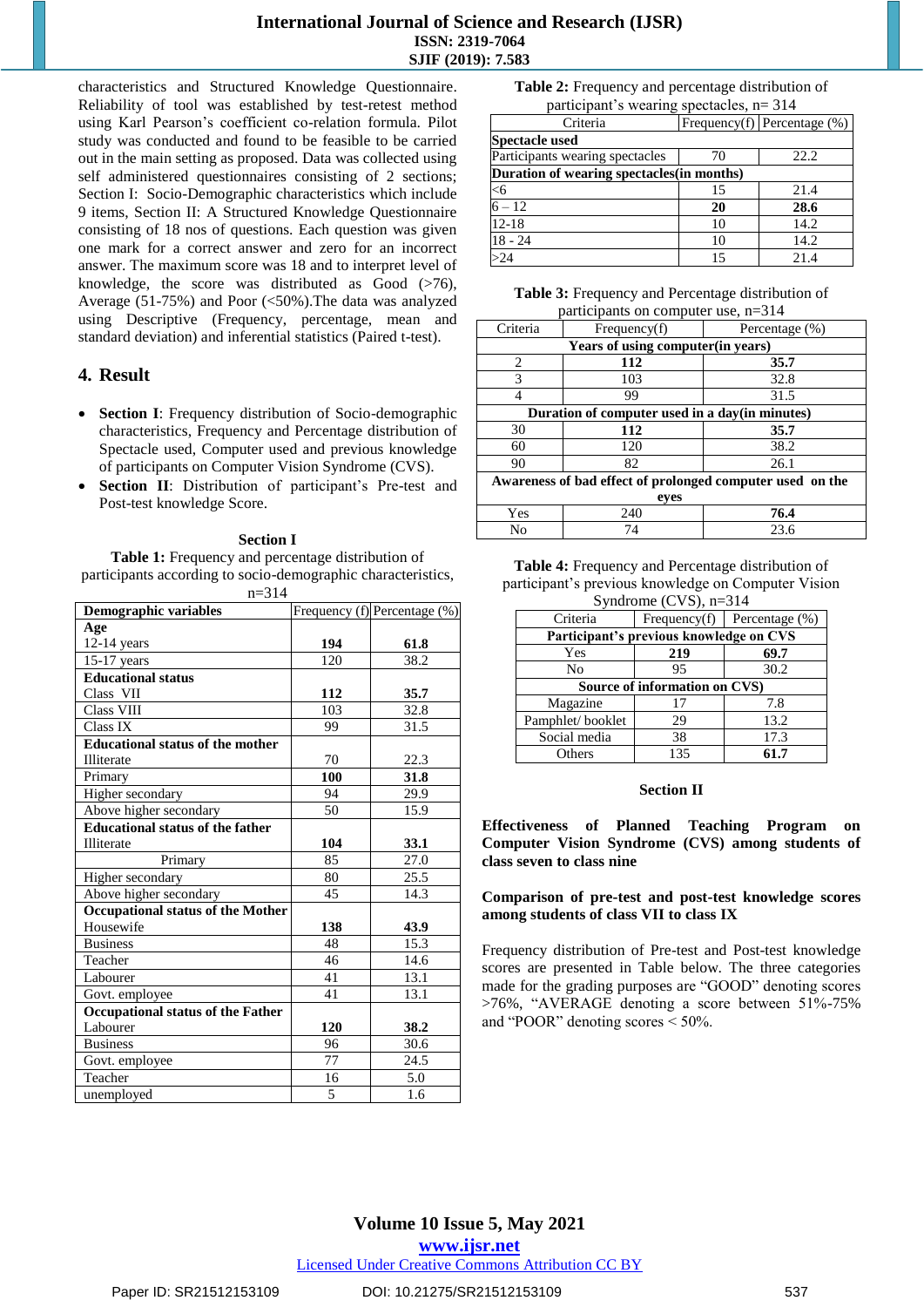## **International Journal of Science and Research (IJSR) ISSN: 2319-7064 SJIF (2019): 7.583**



**Figure 3:** Frequency and Percentage distribution of Participants Pre-test and Post-test score, n=314

**Table 5:** Distribution of Pre-test and Post-test knowledge score of participants on meaning, importance of blinking and cause of Computer Vision Syndrome, n=314

| cause of Compater $\alpha$ islams yndrome, $n=31+$ |          |               |     |               |  |
|----------------------------------------------------|----------|---------------|-----|---------------|--|
| Criteria                                           | Pre-test |               |     | Post-test     |  |
|                                                    | f        | $\frac{0}{0}$ | f   | $\frac{0}{0}$ |  |
|                                                    |          |               |     |               |  |
| <b>Meaning</b>                                     |          |               |     |               |  |
| Computer Vision Syndrome is a                      | 219      | 69.7%         | 267 | 85.0%         |  |
| condition that leads to eye and                    |          |               |     |               |  |
| vision problem.                                    |          |               |     |               |  |
| <b>Importance of blinking</b>                      |          |               |     |               |  |
| Normally, people blink at an                       | 103      | 32.8%         | 137 | 43.6%         |  |
| average of 15-20 times/min                         |          |               |     |               |  |
| People blinks one third as                         | 66       | 21.0%         | 82  | 26.1%         |  |
| frequently when engaged in face                    |          |               |     |               |  |
| to face.                                           |          |               |     |               |  |
| Blinking is very important while                   | 151      | 48.0%         | 255 | 81.2%         |  |
| working on a computer as it                        |          |               |     |               |  |
| prevent dryness and irritation of                  |          |               |     |               |  |
| eyes.                                              |          |               |     |               |  |
| <b>Cause</b>                                       |          |               |     |               |  |
| Burning sensation of the eyes                      | 35       | 11.1%         | 90  | 28.6%         |  |
| while using computer may be                        |          |               |     |               |  |
| caused by poor lighting, improper                  |          |               |     |               |  |
| viewing distance and improper                      |          |               |     |               |  |
| sitting posture.                                   |          |               |     |               |  |

**Table 6:** Distribution of Pre-test and Post-test knowledge score of participants on people affected by Computer Vision Syndrome, signs and symptoms of Computer Vision

Syndrome, n=314

| Criteria                                          |     | Pre-test        |     | Post-test     |  |
|---------------------------------------------------|-----|-----------------|-----|---------------|--|
|                                                   | f   | $\frac{0}{0}$   |     | $\frac{0}{0}$ |  |
| People affected by CVS                            |     |                 |     |               |  |
| Computer Vision Syndrome occurs                   |     |                 |     |               |  |
| among people using computer for                   | 95  | 30.2%           | 162 | 51.5%         |  |
| more than 2 hours                                 |     |                 |     |               |  |
| Computer Vision Syndrome can affect 226 71.9% 278 |     |                 |     | 88.5%         |  |
| all the age group                                 |     |                 |     |               |  |
| Sign and symptoms                                 |     |                 |     |               |  |
| Dryness of eyes is the most common                | 166 | 52.8% 255 71.6% |     |               |  |
| symptoms associated with Computer                 |     |                 |     |               |  |
| Vision Syndrome                                   |     |                 |     |               |  |
| Dryness of the eyes while using                   | 74  | 23.5%           | 97  | 30.8%         |  |
| computer occurs because of decrease               |     |                 |     |               |  |
| of blinking rate                                  |     |                 |     |               |  |
| Staring at a bright computer screen for           | 135 | 42.9%           | 220 | 70%           |  |

| hours leads to burning sensation of |  |  |
|-------------------------------------|--|--|
| eves                                |  |  |

**Table 7:** Distribution of Pre-test and Post-test knowledge score of participants on factors contributing to Computer Vision Syndrome and other negative effects of computer

used,  $n=314$ 

| Criteria                                                                                                                           |   | Pre-test           | Post-test |                     |
|------------------------------------------------------------------------------------------------------------------------------------|---|--------------------|-----------|---------------------|
|                                                                                                                                    | f | $\frac{0}{0}$      | f         | %                   |
| <b>Factors contributing to CVS</b><br>Improper body posture while working<br>on the computer can lead to shoulder<br>and back pain |   |                    |           | 195 62.1% 266 84.7% |
| Over sitting contributes to a group of<br>conditions which included gaining<br>weight                                              |   | 68 21.6% 129 41.0% |           |                     |
| Other negative effects of computer<br>used<br>Late night computer sessions may lead<br>to drowsiness                               |   | 87 27.7% 132 42.0% |           |                     |
| Spending more time on a computer can<br>also lead to isolation                                                                     |   |                    |           | 105 33.4% 194 61.7% |

#### **Table 8:** Distribution of Pre-test and Post-test knowledge score of participants on prevention of Computer Vision Syndrome

n=314

| Criteria                                                  |    | Pre-test      |     | Post-test     |  |
|-----------------------------------------------------------|----|---------------|-----|---------------|--|
|                                                           |    | $\frac{0}{0}$ |     | $\frac{0}{0}$ |  |
| <b>Prevention of CVS</b>                                  |    |               |     |               |  |
| Awareness is the first step towards                       |    | 105 33.4%     | 169 | 53.8%         |  |
| preventing Computer Vision                                |    |               |     |               |  |
| Syndrome                                                  |    |               |     |               |  |
| The best position for your computer                       | 55 | 17.5%         | 79  | 25.1%         |  |
| is slightly below the eye level                           |    |               |     |               |  |
| While using a computer, the best                          | 86 | 27.3%         | 154 | 49%           |  |
| home remedies to prevent back pain                        |    |               |     |               |  |
| is maintaining posture, take a break                      |    |               |     |               |  |
| and exercise regularly                                    |    |               |     |               |  |
| 109 34.7% 192 61.1%<br>20-20-20 rule means every 20 mins. |    |               |     |               |  |
| take 20 seconds break, look 20 feet                       |    |               |     |               |  |
| away                                                      |    |               |     |               |  |

**Effectiveness of the Planned Teaching Program on Knowledge Regarding Computer Vision Syndrome (CVS) among Students of Class Seven to Class Nine Using Paired T-Test:** 

To test the significant difference, the following hypothesis was formulated

**HA:** There is significant difference in the knowledge score, after the Planned Teaching Program.

**Table 9:** Paired t-test value showing mean and standard deviations of pre-test and post-test knowledge score of participants regarding Computer Vision Syndrome(CVS),

| $n=314$ |                                                                |           |         |  |  |
|---------|----------------------------------------------------------------|-----------|---------|--|--|
|         | Pre-Test                                                       | Post-test | $4^{,}$ |  |  |
|         | Mean $\pm$ SD   Mean $\pm$ SD   value   df   value             |           |         |  |  |
|         | Knowledge $ 6.61 \pm 2.697 9.99 \pm 2.518 $ -21.890 313 0.001* |           |         |  |  |

**\*Significant at 0.05 level of significance**

# **Volume 10 Issue 5, May 2021 www.ijsr.net**

Licensed Under Creative Commons Attribution CC BY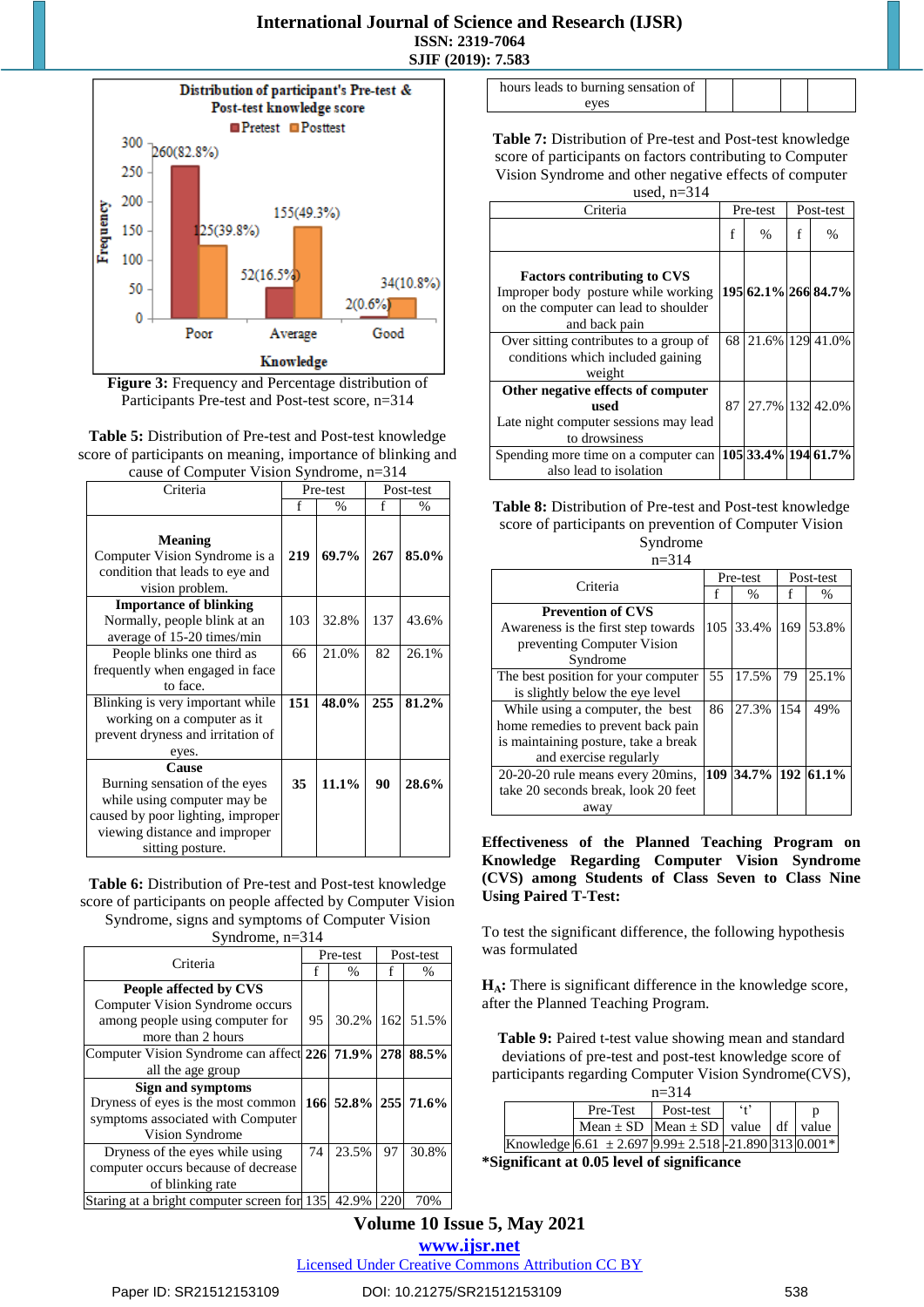#### **5. Discussion**

The findings of present study results were discussed in relation to the objectives of the study conducted and this was compared to the results of similar studies in the area of research.

In this study the objectives was to assess the Knowledge regarding Computer Vision Syndrome and to evaluate the effectiveness of Planned Teaching Program on Computer Vision Syndrome among students of class seven to nine by comparing Pre-test score and Post-test score

#### **To assess the knowledge of participants regarding Computer Vision syndrome (CVS) before and after Planned Teaching Program**

The present study conducted revealed that with respect to knowledge of participants on Computer Vision syndrome (CVS), a majority of the participants that is 260(82.8%) participants have poor knowledge, 52(16.5%) have average knowledge and 2(0.6%) have good knowledge in the pretest. However after the administration of the Planned Teaching Program, there was a marked improvement in the knowledge level of participants. This is revealed by the findings whereby 34(10.8%) possessed good knowledge, 155 (49.3%) had average knowledge and 125(39.8%) had poor knowledge. The present results of the study support the findings of the study conducted by **Sam T.S, George**  $J\mathbf{R}^{(10)}$ , which showed that  $3(5%)$  had a good knowledge, 23(38.33%) had an average knowledge and 34(56.66%) had a poor knowledge in pre-test. But, after administration of the Self instruction module a majority of the participants that is 58(96.66%) had a good knowledge, 2(3.33%) had an average knowledge and none of the participants had poor knowledge.

**Menaria K et al**<sup>(11)</sup> study similarly revealed that 108(77.14%) had inadequate knowledge, 32(22.86%) had moderate knowledge and none of the participants had adequate knowledge in the pre-test. But, after administration of Self instruction module, the post-test score was 49(35.00%) had moderate knowledge, 91(65.00%) had adequate knowledge and non of the participants had inadequate knowledge

Another study conducted by **Upadhyaya A and Joshi R** $^{(12)}$ indicated that, 15(8.33%) had moderate knowledge, 165(91.67%) had inadequate knowledge and non of the participants had adequate knowledge in pre-test. But after the administration of the Structured Teaching Programme the post-test knowledge score of the participants had improved where results showed that 171(95%) had adequate knowledge, 9(5%) had moderate knowledge and none of the participants had inadequate knowledge.

**To evaluate the Effectiveness of Planned Teaching Program on knowledge regarding Computer Vision Syndrome (CVS)**

In the present study, it was found that mean knowledge score in the post-test (9.99) was greater than the pre-test (6.61) and the t-value is -21.890 and p value is  $0.001(p<0.01)$  which is statistically significant. Similar findings have been observed in the study conducted by

**Upadhyaya A and Joshi**  $\mathbb{R}^{(12)}$ , where they reported that the mean post-test knowledge score was 24.80 which were higher than the mean pre-test knowledge score of 11.08 (p >0.05), indicating statistically significance

Another study conducted by **Sam T.S, George**  $J\mathbb{R}^{(10)}$ , reported that the mean post-test knowledge score was 29.75 which was higher than the mean pre-test knowledge score of 15.9 at 0.05 level of significance. It was also supported by a study conducted by **Menaria K et al.**<sup>(11)</sup> that reported that the mean post-test knowledge score was 28.98 which was again higher than the mean pre-test knowledge score of 14.96 at 0.05 level of significance.

# **6. Conclusion**

Initially, computers were used almost solely by adults. Today, millions of children use computers on their daily basis at school and at home, both for education and recreation. Improper viewing distance of computer can lead to fatigue, headache, eye problems including blurred vision, dry eyes and other symptoms of eyestrain. These symptoms occurred due to poor lighting, glare, an improper posture, vision problems of which the person was not previously aware, or a combination of these factors  $[7]$ . Children can experience many similar symptoms related to computer use as adults. Even though the visual impact of computer used, has been studied in adults, only few studies have investigated the same issue among children [7].

In the present study, it was found that there is an effectiveness of Planned Teaching Program as the participants post test score is higher than the pre test score.

# **References**

- [1] Computer Vision Syndrome, available from [https://www.sankaranethralaya.org/patient-care](https://www.sankaranethralaya.org/patient-care-cvc.html%20%5bAccessed%20on%2012th.10.2018)cvc.html [Accessed on  $12<sup>th</sup>$ .10.2018]
- [2] Philadelphia. Computer vision syndrome. The Trustees of the University of Pennsylvanian. Available from: https://www. pennmedicine.org/for-patients-andvisitors/patient-information/conditions-treated-a-to-<br>z/computer-vision-syndrome [Accessed on 12<sup>th</sup> z/computer-vision-syndrome [Accessed .10.2018]
- [3] Computer Vision Syndrome, available from [https://www.nhp.gov.in/disease/eye-ophthalmology-](https://www.nhp.gov.in/disease/eye-ophthalmology-/computer-vision-syndrome,%5bAccessed)<br>/computer-vision-syndrome. [Accessed on 12<sup>th</sup> [/computer-vision-syndrome](https://www.nhp.gov.in/disease/eye-ophthalmology-/computer-vision-syndrome,%5bAccessed), [Accessed on .10.2018]
- [4] Children and computer: screen time and vision available from, [https://www.allaboutvision.com/en](https://www.allaboutvision.com/en-in/children-computer-vision-syndrome/)[in/children-computer-vision-syndrome/](https://www.allaboutvision.com/en-in/children-computer-vision-syndrome/) [Accessed on  $12^{th}$  .10.2018]
- [5] Computer Vision Syndrome, available from [http://www.waterdownoptometric.ca/view/article\\_84.3](http://www.waterdownoptometric.ca/view/article_84.3conx,%20%5bAccessed) [conx, \[Accessed](http://www.waterdownoptometric.ca/view/article_84.3conx,%20%5bAccessed) on 5/2/2019]
- [6] Pandey K Suresh. Dry Eyes and Ocular Surface Disorder.1<sup>st</sup> edition. Ansari Road, Daryaganj, New Delhi: Jaypee Brothers Medical Publisher;2006.Page no-303-309
- [7] Kozeis N, Impact of computer use on children's vision, Paediatric Eye Unit, Eye Dept, Hippokratio Hospital,

# **Volume 10 Issue 5, May 2021**

**www.ijsr.net** Licensed Under Creative Commons Attribution CC BY